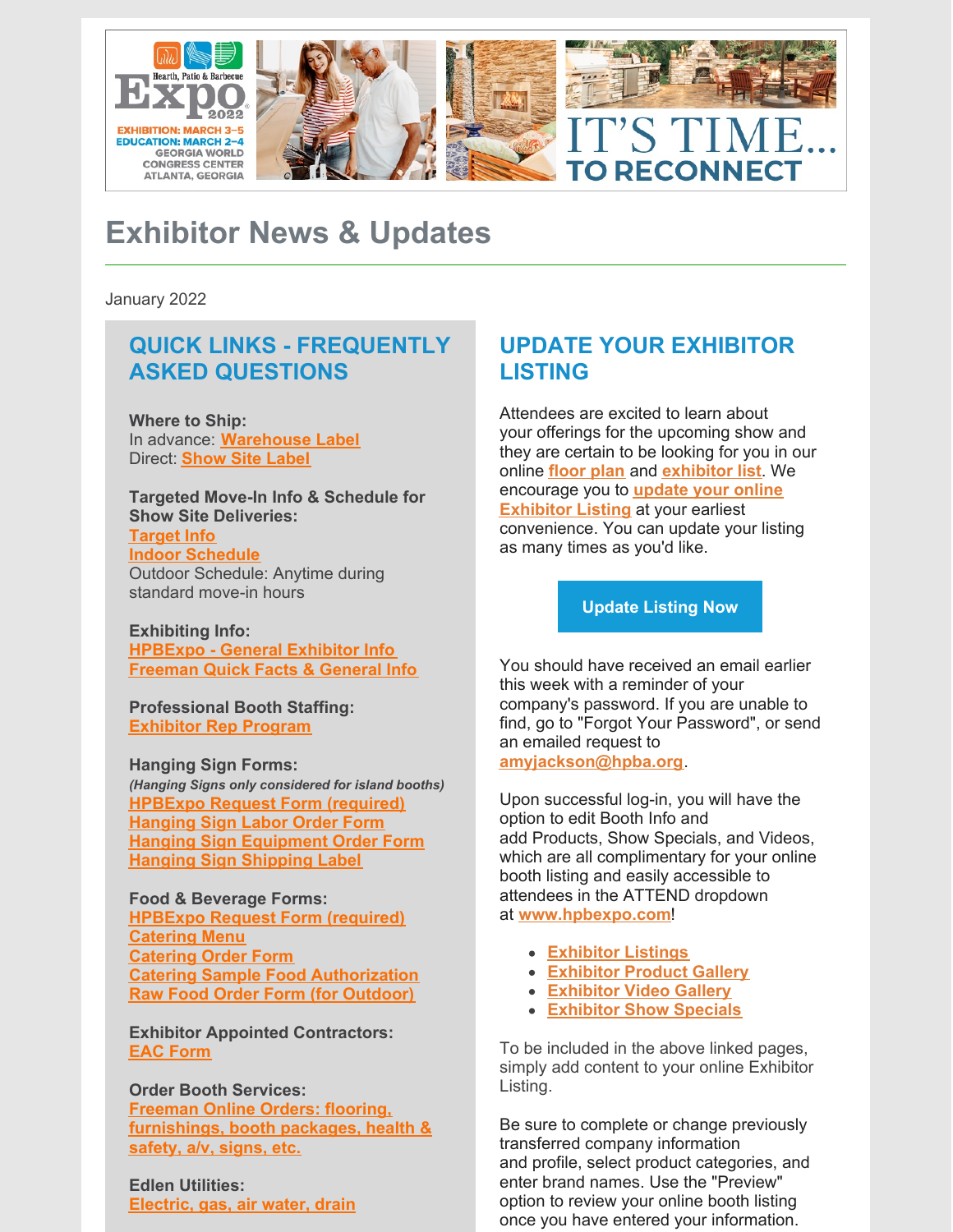*(Note: Find HPBExpo by typing "hearth")*

CCLD Telecommunications: **[Wireless](https://www.freemanco.com/forms/506051/Wireless Internet Order Form - CCLD.pdf) internet**, **[telephone,](https://www.freemanco.com/forms/506051/Telephone & Wired Internet Order Form - CCLD.pdf) wired internet**

**Insurance Requirement & Options: Exhibitor Insurance [Requirements](https://www.freemanco.com/forms/506051/Exhibitor Insurance Requirements & Order Form_updated.pdf) Exhibitor Liability [Insurance](https://www.freemanco.com/forms/506051/Liability Insurance Program Form - Rainprotection Insurance_updated.pdf) Program**

### **Exhibitor Service Manual**

The complete Exhibitor Service Manual is available through Freeman, the official General Contractor of HPBExpo 2022.

Some documents have been outlined above in Quick Links. View, download, and/or print all other documents by clicking the link below.

Contact **[amyjackson@hpba.org](mailto:amyjackson@hpba.org)** with any questions.

#### **[EXHIBITOR](https://www.freemanco.com/store/forms-and-brochures?showID=506051) SERVICE MANUAL**

### **NEW PRODUCT PAVILION**

Entries continue to be accepted for the New Product Pavilion. Space is limited and available on a first-come, first-served basis.

Secure your entry today by downloading, [completing,](https://www.hpbexpo.com/wp-content/uploads/2021/12/New-Product-Pavilion-Entry-Form-Fillable.pdf) and submitting the **NPP Entry Form**. Attach a product photo with your entry form to include in the online New Product Pavilion webpage.

#### **RATES:**

- $\bullet$  2 ft. x 3 ft. Table-Top = \$400
- $\bullet$  2 ft. x 6 ft. Table-Top = \$500
- Freestanding product up to 5 ft. x 10 ft. = \$600 (additional \$600 fee for oversized products)

In addition to seeing what's new, attendees will cast their vote for most-marketable Hearth & Outdoor Living products in the Pavilion, for the 2022 Attendees' Choice Awards. Voting will be conducted via the HPBExpo Mobile App. Winners will be announced on Saturday, March 5.

**SEND ENTRY FORMS TO: [amyjackson@hpba.org](mailto:amyjackson@hpba.org)**



Select information entered in your online exhibitor listing portal

will also be used for your Exhibitor Listing in the **HPBExpo 2022 Mobile App\***. This year, the HPBExpo Mobile App will take the place of the printed *Show Guide*. This reduces touch points for a safer attendee experience. It also cuts down on paper use and waste in this time of a national paper shortage. We encourage exhibitors to also offer digital product information instead of, or in addition to, printed take-home materials.

*\*Data will be updated in the Mobile App once every week. We will alert exhibitors via email of the final date for updates to appear in the Mobile App. This date is not yet determined.*

Sponsorships are still available for the HPBExpo Mobile App - **Contact Tanya Karkiewicz** for more [information,](mailto:karkiewicz@hpba.org) or **view online**.

**PLANNING A SAFE BOOTH**

Health & Safety

**We recommend that exhibitors take the following precautions to provide a safe and healthy space:**

Clean surfaces in your exhibit space on a regular basis

Provide a hand sanitizer station for both booth staff and attendees visiting your booth

Create a non-crowded booth design that promotes social distancing

Provide electronic product information with QR codes, instead of printed take-home materials that are high touch points

Wear a mask when social distancing cannot be accomplished

Try to avoid hand-shaking

Wash hands frequently with soap and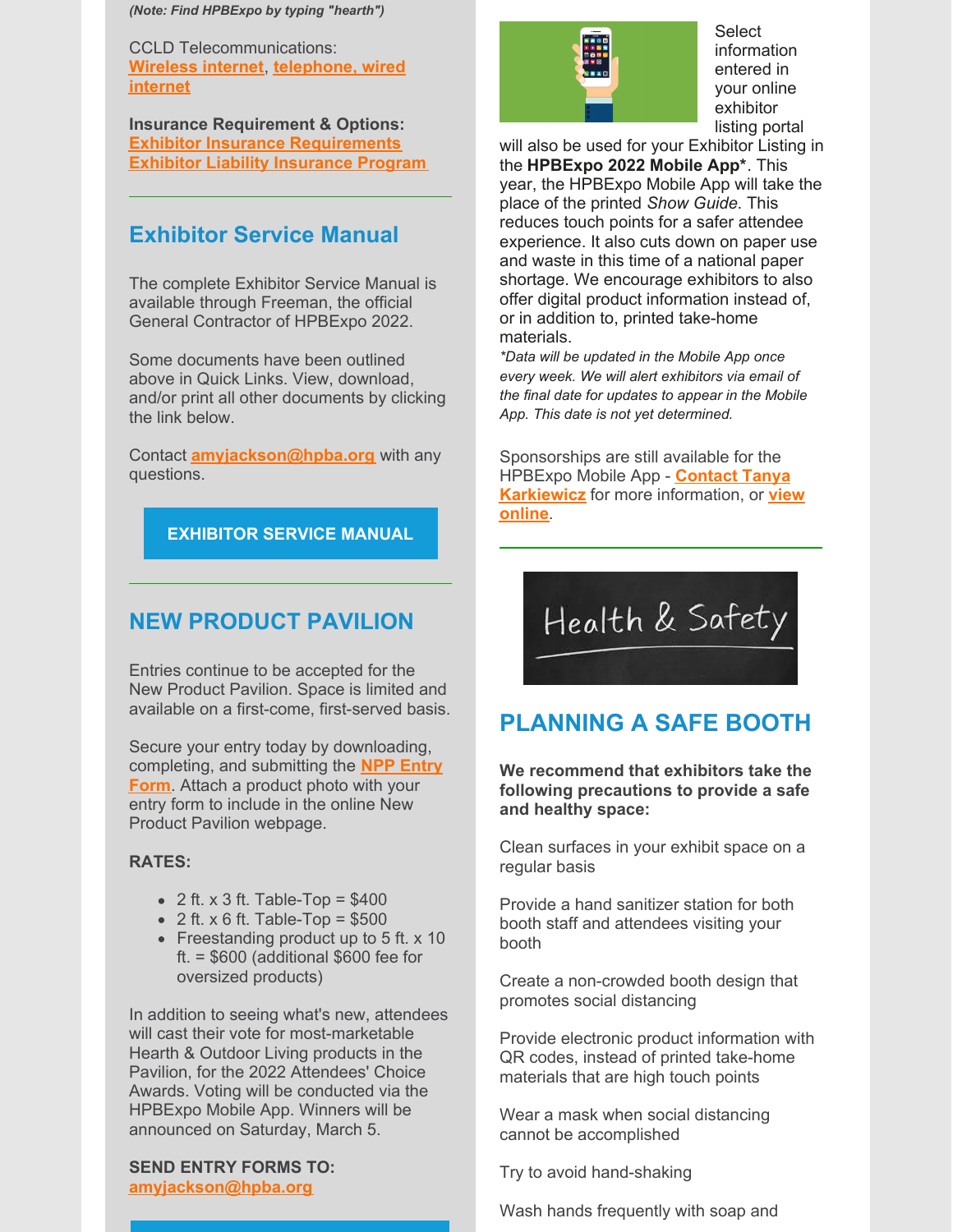#### **NEW [PRODUCT](https://www.hpbexpo.com/exhibit/new-product-pavilion/) PAVILION ENTRY**

# **EXHIBITOR BADGE REGISTRATION**

All Exhibitor booth personnel must register for an exhibitor badge to be able to enter the show floor. Your HPBA member/company ID number is required to register for exhibitor badges:

**[EXHIBITOR](https://www.hpbexpo.com/exhibit/exhibitor-badge-registration/) BADGES**

water

Encourage employees to be vaccinated and/or get tested before traveling

Do not attend if you are not feeling well

# **KNOW BEFORE YOU GO**

Keep an eye on **Exhibitor [Deadlines](http://www.hpbexpo.com/exhibit/deadlines)**. Contact Show Management if you miss a deadline.

Review the **Trade Show Rules & [Regulations](https://www.hpbexpo.com/wp-content/uploads/2021/07/Trade-Show-Rules-Regulations-HPBExpo-2022.pdf)**. Note that standard (nonisland) booths have a height limit of 8 ft. in the back half of the booth and 4 ft. in the front half of the booth; island booths have a height limit of 20 ft.

Submit a **[Variance](https://www.freemanco.com/forms/506051/Variance, Hanging Sign, Food_Bev Approval Request Form.pdf) Form** for permission to serve food or beverages in your booth, to have a hanging sign over your exhibit space, or to request an exception to the rules.

# **EXHIBITOR REP PROGRAM - PROFESSIONAL STAFFING OPTION**

#### **YOUR Solution to Today's Travel Challenges**

The IERP was developed as a win-win-win for show organizers and exhibitors unable to travel to physical show site and still want to successfully sell into a market. It's also a win for attendees who have a bigger selection to shop from! It is available for in-person exhibitions all over the world.

Utilizing their vast global network of friends and colleagues, IERP functions as a remote booth using local exhibition professionals filling in for exhibitor teams unable to travel to show site. Using highly trained pros provides far superior results than hiring models or students to try and sell exhibitors' products, equipment or services.

#### **How does the IERP work for Exhibitors?**

This program is designed to help exhibitors unable to travel in person to continue selling (or break into) targeted market(s).

Using our global team, we work with exhibitors to ensure their booths represent their company's brand and products professionally, returning sales leads within one week of show close.

**IERP [Exhibitor](https://internationalexhibitorrepprogram.com/exhibitor-sign-up) Sign Up**



**EXHIBITION: MARCH 3-5 EDUCATION: MARCH 2-4 GEORGIA WORLD CONGRESS CENTER ATLANTA, GEORGIA HPBExpo.com**